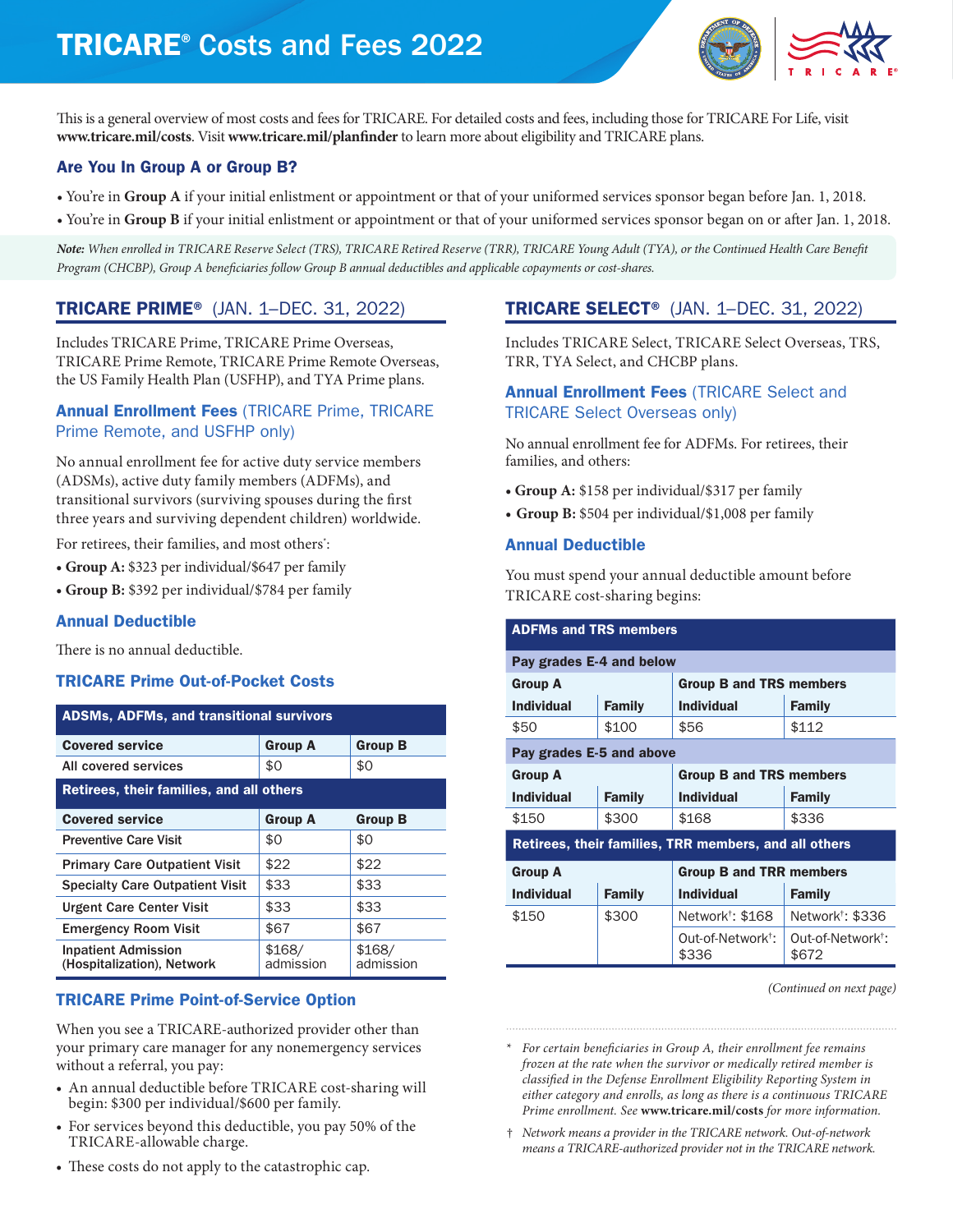## Certain TRICARE Select Out-of-Pocket Costs: Network and Out-of-Network\*

| <b>Covered Services</b>                                                                                                                                                                                                                                                                                                              | <b>ADFMs and TRS members</b>                                                                     |                                                   | Retirees, their families, TRR members, and<br>all others                                                                                |                                                   |
|--------------------------------------------------------------------------------------------------------------------------------------------------------------------------------------------------------------------------------------------------------------------------------------------------------------------------------------|--------------------------------------------------------------------------------------------------|---------------------------------------------------|-----------------------------------------------------------------------------------------------------------------------------------------|---------------------------------------------------|
|                                                                                                                                                                                                                                                                                                                                      | <b>Group A</b>                                                                                   | <b>Group B and</b><br><b>TRS members</b>          | <b>Group A</b>                                                                                                                          | <b>Group B and</b><br><b>TRR</b> members          |
| <b>Preventive Care Visit</b>                                                                                                                                                                                                                                                                                                         | \$0                                                                                              | \$0                                               | \$0                                                                                                                                     | \$0                                               |
| <b>Primary Care Outpatient Visit</b>                                                                                                                                                                                                                                                                                                 | Network: \$24<br>Out-of-Network: 20% <sup>†</sup>                                                | Network: \$16<br>Out-of-Network: 20% <sup>+</sup> | Network: \$32<br>Out-of-Network: 25% <sup>+</sup>                                                                                       | Network: \$28<br>Out-of-Network: 25% <sup>†</sup> |
| <b>Specialty Care Outpatient Visit</b>                                                                                                                                                                                                                                                                                               | Network: \$38<br>Out-of-Network: 20% <sup>+</sup>                                                | Network: \$28<br>Out-of-Network: 20% <sup>+</sup> | Network: \$50<br>Out-of-Network: 25% <sup>+</sup>                                                                                       | Network: \$44<br>Out-of-Network: 25% <sup>†</sup> |
| <b>Urgent Care Center Visit</b>                                                                                                                                                                                                                                                                                                      | Network: \$24<br>Out-of-Network: 20% <sup>+</sup>                                                | Network: \$22<br>Out-of-Network: 20% <sup>+</sup> | Network: \$32<br>Out-of-Network: 25% <sup>+</sup>                                                                                       | Network: \$44<br>Out-of-Network: 25% <sup>+</sup> |
| <b>Emergency Room Visit</b>                                                                                                                                                                                                                                                                                                          | Network: \$99<br>Out-of-Network: 20% <sup>+</sup>                                                | Network: \$44<br>Out-of-Network: 20% <sup>+</sup> | Network: \$133<br>Out-of-Network: 25% <sup>+</sup>                                                                                      | Network: \$89<br>Out-of-Network: 25% <sup>†</sup> |
| <b>Inpatient Admission</b><br>(Hospitalization)                                                                                                                                                                                                                                                                                      | \$20.75 per day or<br>\$25 per admission<br>(whichever is more)<br>Network and<br>Out-of-Network | \$67 per admission<br><b>Network</b>              | \$250 per day or<br>up to 25% hospital<br>charge (whichever<br>is less); plus 20%<br>separately billed<br>services<br><b>Network</b>    | \$196 per admission<br>Network                    |
| # Subsistence charge refers to the rate<br>charged for inpatient care obtained<br>in a military hospital or clinic.<br>§ All final claims reimbursed under<br>the TRICARE Diagnosis Related<br>Group (DRG)-based payment system<br>are to be priced using the rules,<br>weights, and rates in effect as of the<br>date of discharge. |                                                                                                  | 20% <sup>†</sup> Out-of-Network                   | $$1,053$ per day or<br>up to 25% hospital<br>charge (whichever<br>is less); plus 25%<br>separately billed<br>services<br>Out-of-Network | 25% <sup>†</sup> Out-of-Network                   |
|                                                                                                                                                                                                                                                                                                                                      | \$20.75 per day (subsistence charge) <sup>#</sup> Military Hospital or Clinic                    |                                                   |                                                                                                                                         |                                                   |

\* *Network means a provider in the TRICARE network. Out-of-network means a TRICARE-authorized provider not in the TRICARE network.*

† *Percentage of TRICARE maximum-allowable charge after annual deductible is met.* 

### PREMIUM-BASED HEALTH PLANS

When enrolled in a premium-based health plan (TRICARE Reserve Select, TRICARE Retired Reserve, TRICARE Young Adult Prime, TRICARE Young Adult Select, or the Continued Health Care Benefit Program), you pay a monthly or quarterly premium and follow Group B annual deductibles and applicable copayments or cost-shares.

| <b>Quarterly Premium</b> (Oct. 1, 2021–Sept. 30, 2022) |                   |               |
|--------------------------------------------------------|-------------------|---------------|
| <b>Premium-Based Plan</b>                              | <b>Individual</b> | <b>Family</b> |
| <b>Continued Health Care</b><br><b>Benefit Program</b> | \$1,654           | \$4,079       |

| <b>Monthly Premium</b> (Jan. 1–Dec. 31, 2022) |                    |                             |  |
|-----------------------------------------------|--------------------|-----------------------------|--|
| <b>Premium-Based Plan</b>                     | <b>Member only</b> | <b>Member and</b><br>family |  |
| <b>TRICARE Reserve Select</b>                 | \$46.70            | \$229.99                    |  |
| <b>TRICARE Retired Reserve</b>                | \$502.32           | \$1,206.59                  |  |
| <b>TRICARE Young Adult Prime</b>              | \$512              | Not available               |  |
| <b>TRICARE Young Adult Select</b>             | \$265              | Not available               |  |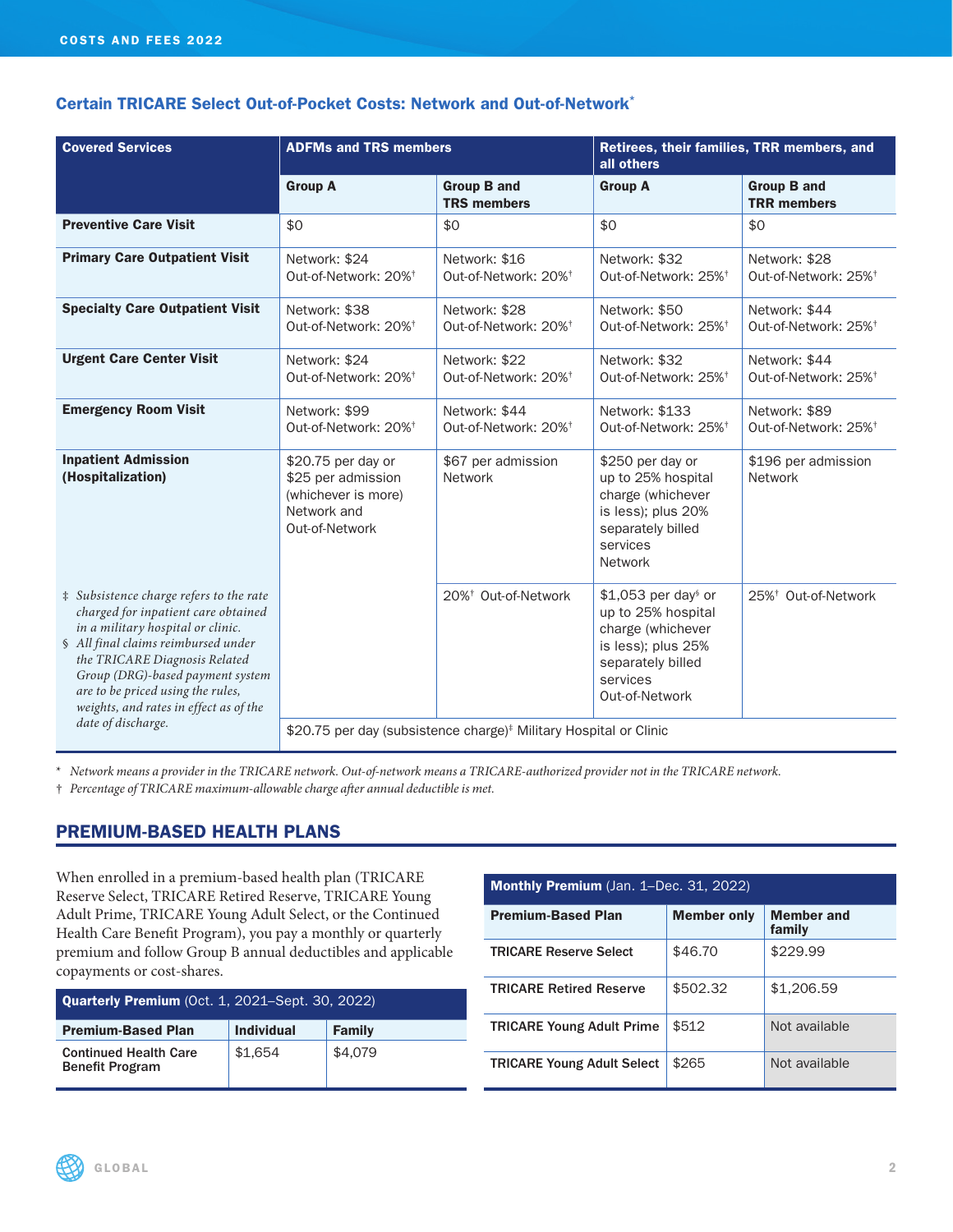## Catastrophic Cap

The catastrophic cap is the most you or your family may pay out of pocket for covered TRICARE health care services each calendar year (including enrollment fees but excluding premiums). It protects you by limiting the amount of out-of-pocket expenses you pay for TRICARE covered medical services. **Note**: A TRICARE Young Adult member's catastrophic cap is based on the sponsor's status but follows Group B. The Continued Health Care Benefit Program catastrophic cap follows Group B.

| <b>Sponsor or Beneficiary Type</b>   | <b>Group A</b>                                                    | <b>Group B</b> |
|--------------------------------------|-------------------------------------------------------------------|----------------|
| <b>ADFMs</b>                         | \$1,000/family                                                    | \$1,120/family |
| Retirees, their families, and others | \$3,000/family (TRICARE Prime)<br>\$3,706/family (TRICARE Select) | \$3,921/family |
| <b>TRS members</b>                   | (Follow Group B)                                                  | \$1,120/family |
| <b>TRR</b> members                   | (Follow Group B)                                                  | \$3,921/family |

# **PHARMACY COSTS** (JAN. 1, 2022–DEC. 31, 2023)

ADSMs have no prescription drug costs when using a military pharmacy, TRICARE Pharmacy Home Delivery, or a TRICARE retail network pharmacy for covered drugs. Your TRICARE plan, which group you're in (A or B), and pharmacy type determine whether you may have to meet your annual deductible before copayments or cost-shares apply. To learn more, use the TRICARE Compare Cost Tool at **[www.tricare.mil/comparecosts](http://www.tricare.mil/comparecosts)**.

At network and non-network pharmacies, you may get up to a 30-day supply of your covered prescription; with all other pharmacy options, you may get up to a 90-day supply, depending on the type of drug prescribed. Some drugs are only covered through home delivery. Overseas, some limitations may apply. Learn more at **<https://militaryrx.express-scripts.com>**, or call Express Scripts at **1-877-363-1303**.

| <b>Pharmacy types</b>                                                                                                                                                    | <b>Formulary drug costs</b>                                                                                                                                                                                                                                                                                                                                                                                                  |                   | <b>Non-formulary drug costs</b>                      | <b>Non-covered</b> |
|--------------------------------------------------------------------------------------------------------------------------------------------------------------------------|------------------------------------------------------------------------------------------------------------------------------------------------------------------------------------------------------------------------------------------------------------------------------------------------------------------------------------------------------------------------------------------------------------------------------|-------------------|------------------------------------------------------|--------------------|
|                                                                                                                                                                          | <b>Generic</b>                                                                                                                                                                                                                                                                                                                                                                                                               | <b>Brand-name</b> |                                                      | drug costs         |
| <b>Military pharmacy</b><br>Up to a 90-day supply                                                                                                                        | \$0                                                                                                                                                                                                                                                                                                                                                                                                                          | \$0               | Generally not available<br>without medical necessity | Not available      |
| <b>TRICARE Pharmacy Home Delivery</b><br>Up to a 90-day supply                                                                                                           | \$12                                                                                                                                                                                                                                                                                                                                                                                                                         | \$34              | \$68                                                 | Not available      |
| <b>TRICARE retail network pharmacy</b><br>Up to a 30-day supply                                                                                                          | \$14                                                                                                                                                                                                                                                                                                                                                                                                                         | \$38              | \$68                                                 | Full cost of drug  |
| <b>Non-network pharmacy</b><br>(in the U.S. and U.S. territories:<br>American Samoa, Guam, the Northern<br>Mariana Islands, Puerto Rico, and the<br>U.S. Virgin Islands) | TRICARE Prime options: 50% cost-share applies after the point-of-<br>service (POS) annual deductible is met<br>All other beneficiaries: You pay for formulary drugs (\$38 or 20% of<br>total cost, whichever is more, after you meet your annual deductible)<br>and non-formulary drugs (\$68 or 20% of total cost, whichever is more,<br>after you meet your annual deductible).                                            |                   | Full cost of drug                                    |                    |
| <b>Overseas pharmacy</b><br>(outside the U.S. and U.S. territories)<br>Visit www.tricare.mil/pharmacy for<br>more information.                                           | ADSMs and ADFMs using TRICARE Prime Overseas or TRICARE Prime<br>Remote Overseas: \$0 (you may have to pay the full cost up front and<br>file a claim for reimbursement)<br>ADFMs using TRICARE Select Overseas and TRS members: 20% cost-<br>share after annual deductible is met<br>Retirees, their families, TRR members, and all others in TRICARE<br>Select Overseas: 25% cost-share after the annual deductible is met |                   | Full cost of drug                                    |                    |